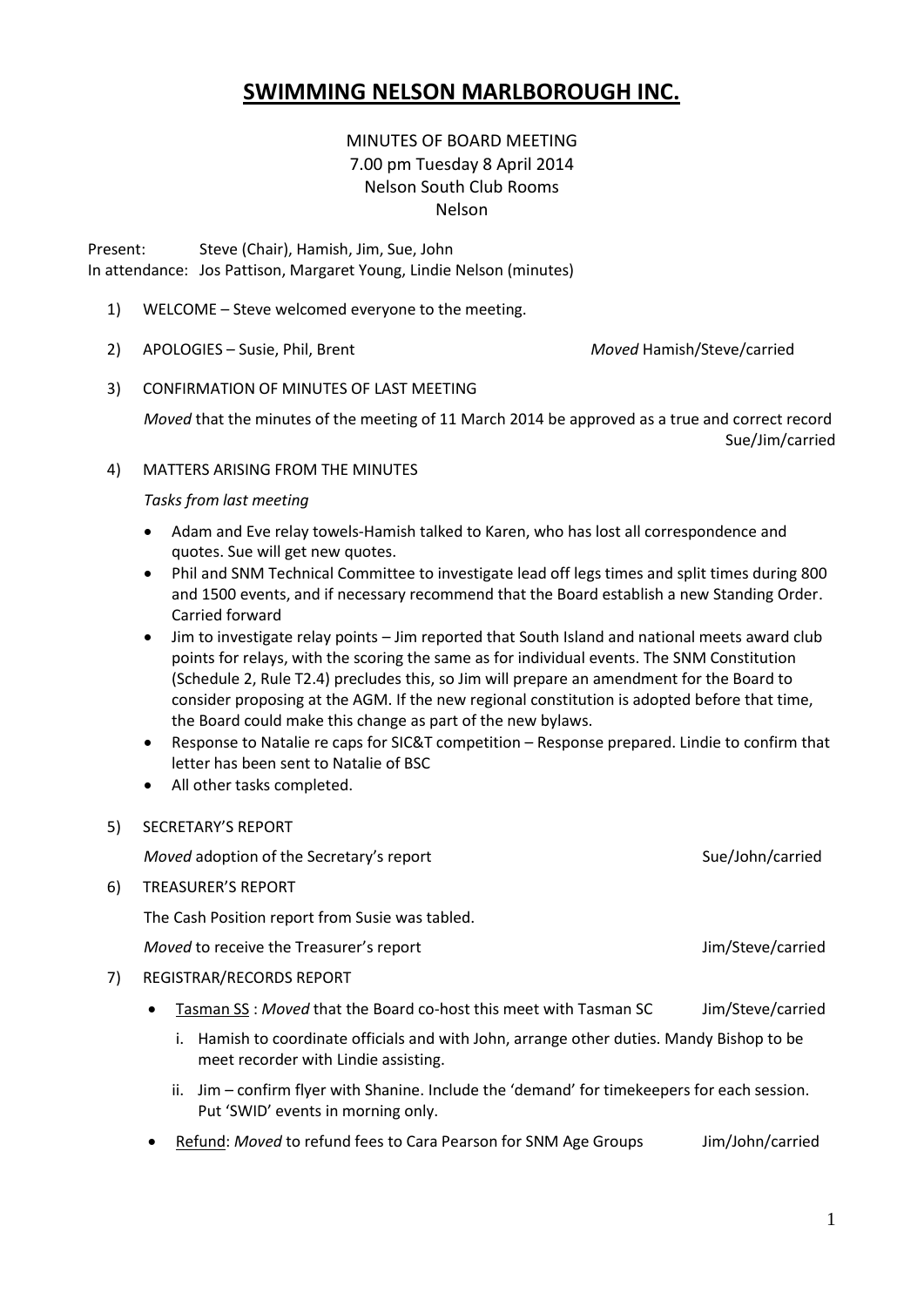Steve and Margaret noted that the Standing Orders state that requests for refunds must be received within 14 days of the end of the competition. Wording to be inserted into fliers in future.

2014-15 Meet Calendar

Steve noted some disappointment with the tone of some emails on this topic. He asked that Board members remember that we are here for the swimmers.

Decisions deferred to General Business

**Standing Orders** 

| <i>Moved</i> to rescind Standing Order 6 (Masters swimmers at SNM meets) | Jim/Steve/carried |
|--------------------------------------------------------------------------|-------------------|
| Moved to rescind Standing Oder 10 (SNM trophies/miniatures)              | John/Sue/carried  |

Records

*Moved* that the records in the Registrar's report be confirmed as NM records (copy at end of minutes) Jim/John/carried

#### 8) PUBLICITY/COMMUNICATION REPORT

Jim spoke to his report. Coverage of swimmers going to Australian Age Groups was misleading-- Jim will contact the reporter to clarify that the swimmers were not selected by SNZ to attend.

It was also noted that The Leader had an article about Waimea Swimming Club and another about the swimmers going to Australian Age Groups.

John advised that the new publicity officer for Tasman SC will be Mandy Bishop.

*Moved* that the publicity report be received **Jim/Hamish/carried** Jim/Hamish/carried

9) FUNDING REPORT

Sue reported that she had submitted applications to Pelorus Trust (for caps) and NZCT (for touchpads), and that these organisations meet monthly so we should hear back soon. It was noted that at the next meeting we should discuss the use of SNM 'non-tagged' reserves. Sue also noted that many applications require the common seal and we seem to have misplaced ours.

*Moved* to authorise Sue to purchase of a new common seal for SNM Inc Jim/Steve/carried

Steve noted that a business plan would help us to seek sponsorship. This was supported by other members. Steve will check whether Brent is willing to facilitate development of a SNM business plan. John indicated that there is a Tasman member who may be prepared to assist. Also need to think about a strategic plan. Ideally at the next meeting we would be able to set a timeline for development of business and strategic plans.

- 10) TECHNICAL
	- No report
- 11) COACHING REPORT
	- No report
- 12) GENERAL BUSINESS
	- SNM Meet calendar

Jim and Hamish requested feedback on the calendar. Responses are summarised below (including Sue's update from Waimea):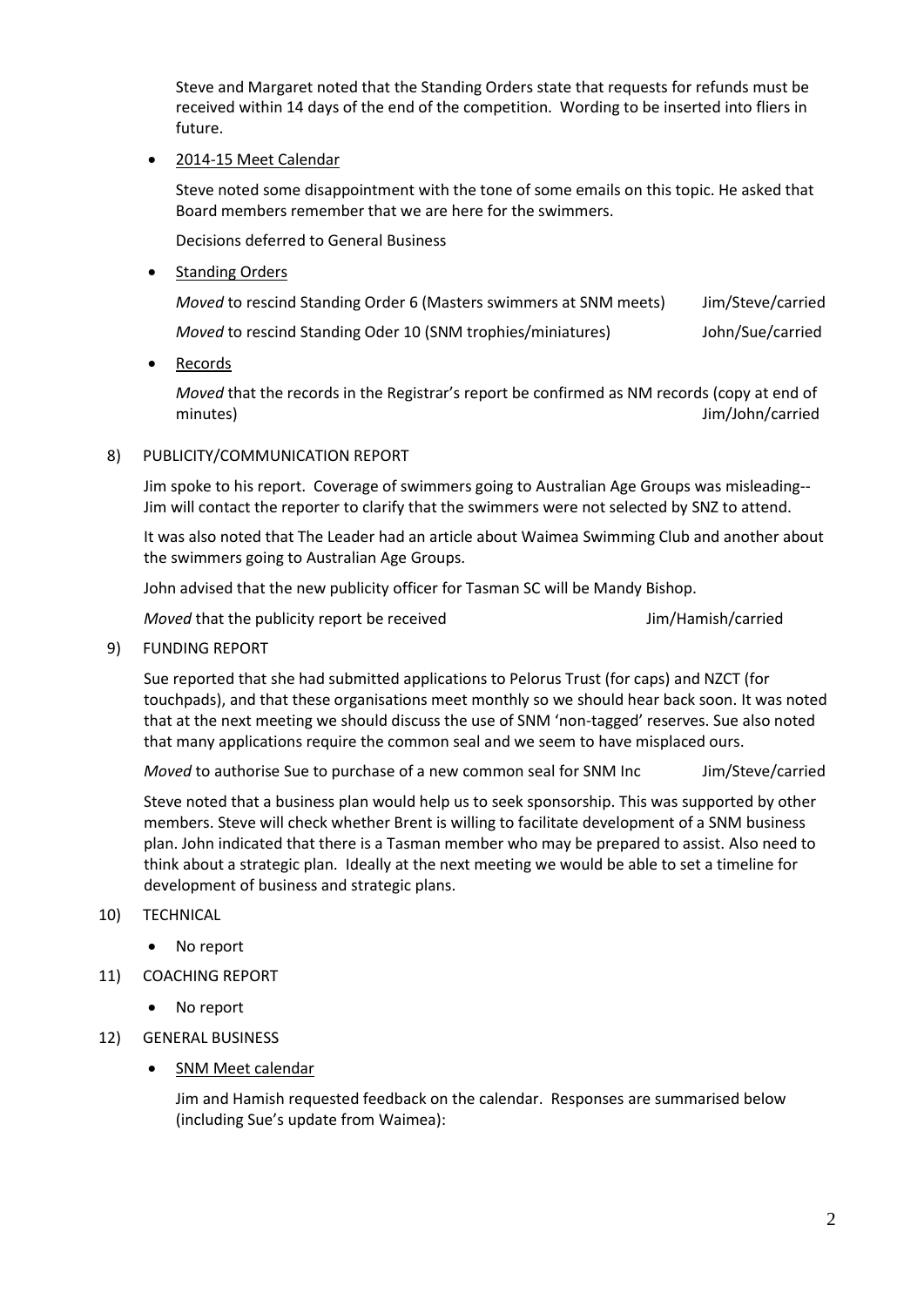#### **Summary of responses\***

|                                                                    | <b>Golden Bay</b> | <b>Waimea</b>                                    | <b>Tasman</b>                                    | <b>N</b> South                    | <b>A Adair</b>                                   | <b>Blenheim</b>                      |
|--------------------------------------------------------------------|-------------------|--------------------------------------------------|--------------------------------------------------|-----------------------------------|--------------------------------------------------|--------------------------------------|
| 1. Location SNM<br><b>Age Grps 2015?</b>                           | Nelson            | Nelson                                           | Nelson                                           | <b>Blenheim</b>                   | Nelson                                           | Nelson                               |
| 2. If Nelson, ASB<br>or Nayland?                                   | Nayland           | Nayland                                          | Nayland                                          | ASB                               | Nayland                                          | Nayland                              |
| 3. When to hold<br>long dist events?                               |                   | 1 wk before or<br>after                          | 1 wk before or<br>after                          | Friday prior<br>(same wkend)      |                                                  | 31 Jan with BSC<br>club meet         |
| 4. Club meet w<br>long dist events?                                |                   |                                                  |                                                  | <b>NA</b>                         |                                                  | <b>Yes</b>                           |
| 5. Fix summer<br>meet in Nelson<br>and winter meet<br>in Blenheim? | Not clear         | Summer-<br>Nayland<br>Winter-<br><b>Blenheim</b> | Summer-<br>Nayland<br>Winter-<br><b>Blenheim</b> | Summer-<br>Blenheim<br>Winter-ASB | Summer-<br>Nayland<br>Winter-<br><b>Blenheim</b> | Summer-Nelson<br>Winter-<br>Blenheim |
| 6. Host SNM C&T<br>meet in Jan<br>2015?                            |                   |                                                  |                                                  | Offer to co-host                  |                                                  | Keep at<br>Hampden St<br>pool        |

Each question was discussed by the Board and then voted on by Board members. Brent and Susie also sent in comments. Jos and Margaret were invited to make comments as well.

Q1: Location of 2015 Age Group champs

It was noted that most feedback supports Nelson as the location. Brent also supports this meet being in Nelson, whereas Susie is in favour of Blenheim

Vote: For holding the 2015 Age Groups in Nelson carried (unanimously)

Q2: If Nelson, where?

Brent suggested fastest pool. Hamish noted that NM Age Groups is no longer a key meet to qualify for NAGs – there are now 6 further meets. SIC&T will provide an opportunity to qualify for Div 2. He suggests giving it a go at Nayland. Jos strongly supported holding the meet at Nayland because it is a LC pool.

Vote: For holding the 2015 Age Groups at Nayland carried (unanimously)

Q3: When to hold long distance event?

Jim noted that prior to making a decision about this we should determine the date of NM Age Groups. He suggested we should have a two-week break between Age Groups and the SI C&T meet.

*Moved* that the main events of NM champs be held the weekend of Feb 7-8, 2015

Jim/Sue/carried

Sue advised that Waimea would like to change the date of their ribbon carnival to Sat 14 Feb.

Re Q3 Jim noted that the NM long distance events are traditionally held in 'other' centre and Blenheim has offered to hold it in conjunction with a club meet. Hamish supports having it the week before rather than the week after – this allows the trophies to be awarded when most of the swimmers are there.

*Moved* that the 2015 long distance events be held on 31 Jan on the same day as a Blenheim SC club meet Jim/Hamish/carried

Q4: Club meet with long distance events: Addressed with Q3.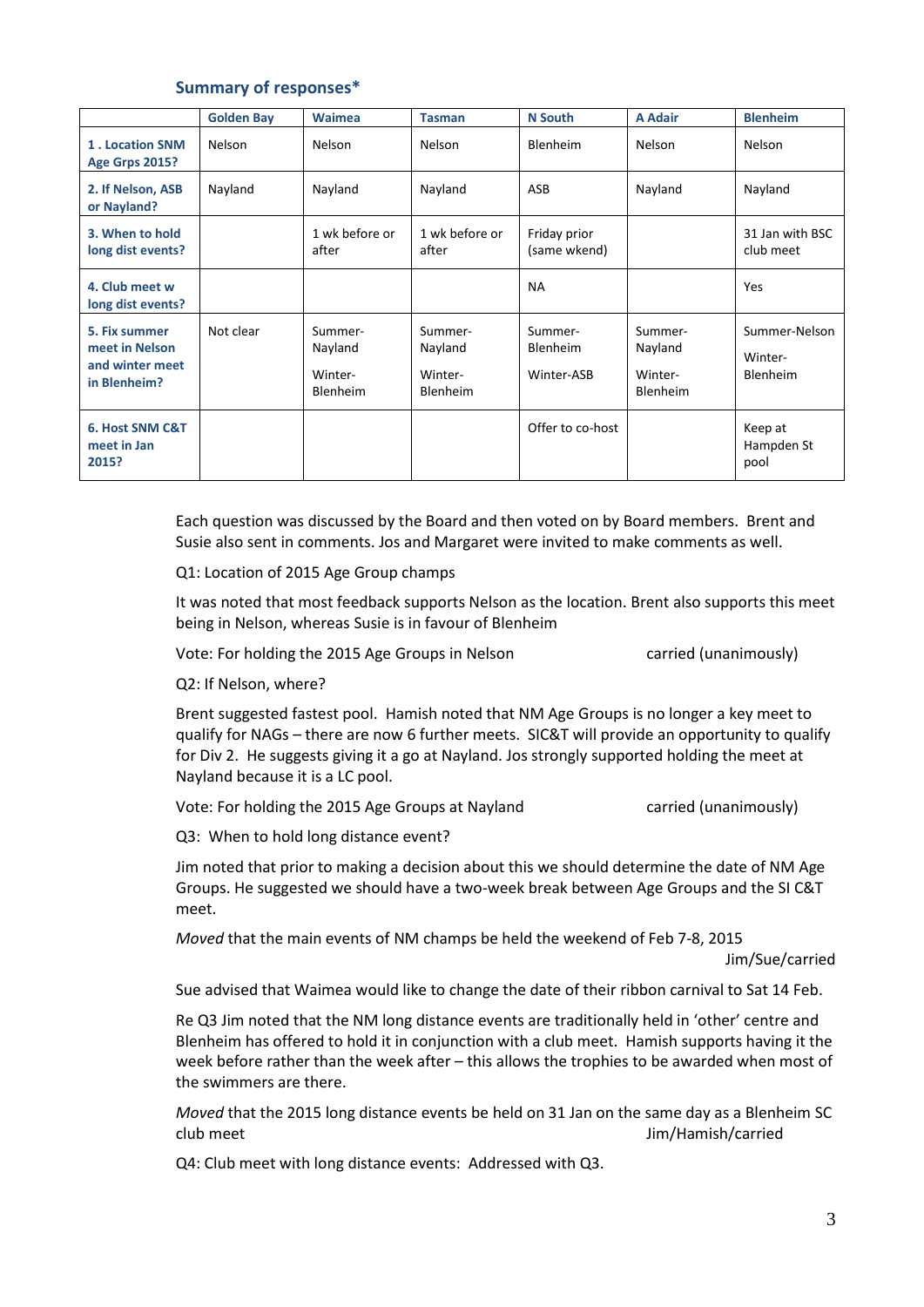Q5: Fix summer meet in Nelson & winter meets in Blenheim?

It was noted that Brent and Susie did not favour this proposal. Hamish does not support locking it in, and instead wants to keep it open and hold this year's meet as a trial. Jos is happy to lock it in—reiterating that we should be using Nayland (LC) for summer champs. John supported Jos' view, but happy to go with a trial for this year.

Vote: In favour of locking in the summer meet in Nayland and the winter meet in Blenheim: 1 in favour/4 against/Not carried

*Moved* that 2015 be considered a trial with the main events of the summer champs in Nayland and the winter champs in Blenheim, and that this be revisited for 2015-16 calendar based on feedback from clubs and steve/Jim/carried steve/Jim/carried

Q6: Host SNM C&T meet?

It was noted that we are expecting a proposal from Nelson South to run the SNM C&T meet on 10 Jan at Hampden St Pool.

*Moved* to set the date for the NM Winter meet for 2-3 August 2014 in Blenheim

Jim/Hamish/carried

*Moved* to advise clubs of the dates for SNM meets and invite the clubs to submit their preferred dates for club meets for 2014-15 by 6 May Jim/Hamish/carried

Lane access at ASB

Sue met with Vaughn Hope at ASB seeking more winter lane access by using the new LTS pool, and was told this pool is not available because the pool filtration cannot cope.

There was discussion about the unsatisfactory access to lane space at ASB. Jos will find out details about the filtration plant and talk to Mat Molloy. John will seek Andy's view.

#### 13) BOARD TIME

In response to a query it was noted that Coach training happened.

John has looked into alternative sources for medals. If sourced from China the price is much lower, but only if we can change the medal a bit. Board members expressed willingness to consider a different design – as long as it is still metal and has the words "Swimming Nelson Marlborough". Hamish noted that the colours of the gold and bronze medals need to be distinct. Margaret noted that the die for the medals used Mayer&Toye is owned by SNM. John will carry on his investigation.

Jos and Margaret expressed their appreciation for the invitation to comment on the matters under discussion at the meeting.

#### 14) NEXT MEETING: Tues 13 May, 7pm at Crowe Horwath, TBC

Agenda items

- Discuss use of financial reserves
- Business and strategic plans timeline

Meeting closed at 9 pm